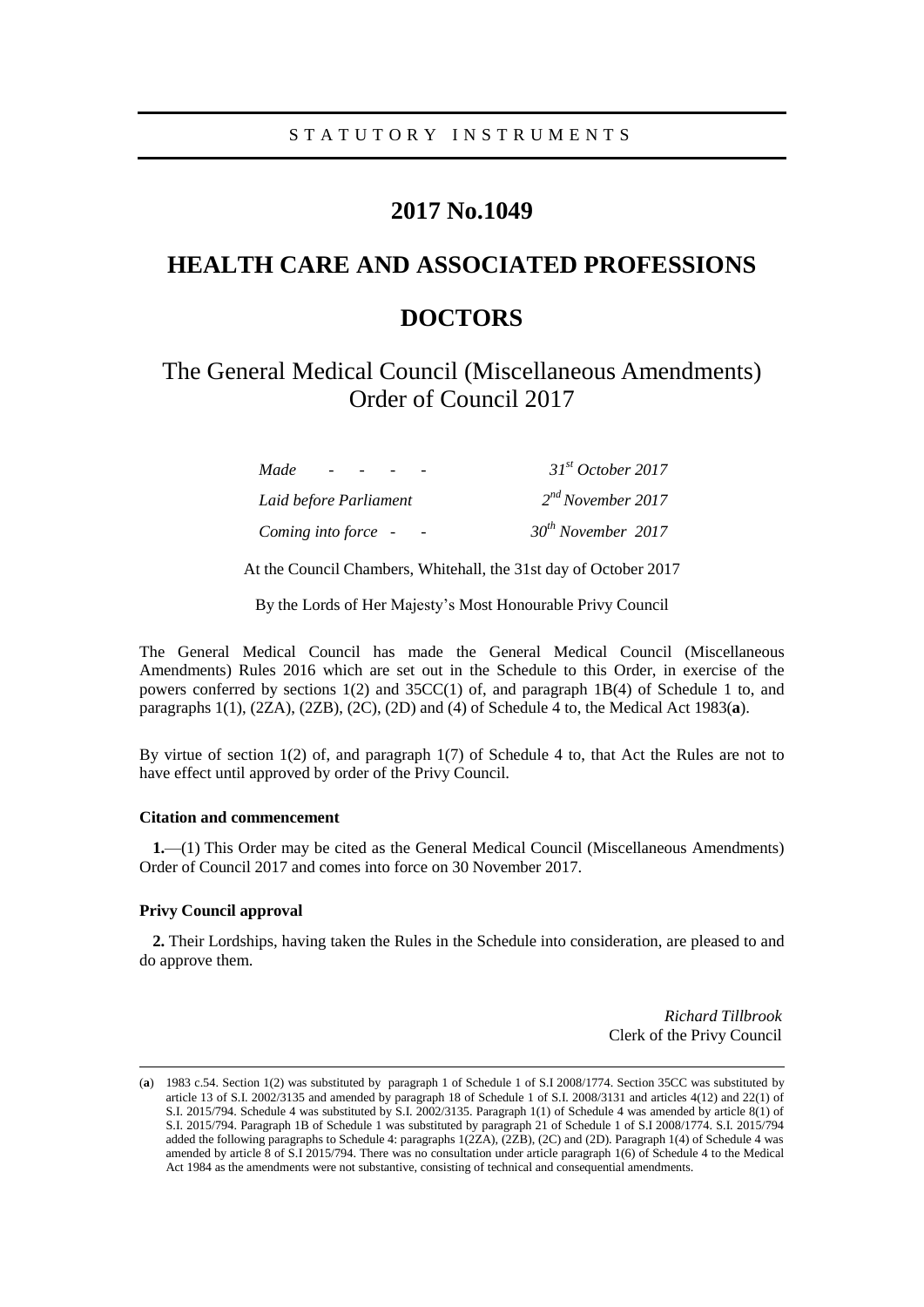## SCHEDULE Article 2

## The General Medical Council (Miscellaneous Amendments) Rules 2016

These Rules are made by the General Medical Council in exercise of the powers conferred by sections  $1(2)$  and  $35CC(1)$  of, and paragraph  $1B(4)$  of Schedule 1 to, and paragraphs  $1(1)$ ,  $(2ZA)$ , (2ZB), (2C), (2D) and (4) of Schedule 4 to, the Medical Act 1983(**a**).

## **Citation and commencement**

**1.** These Rules may be cited as the General Medical Council (Miscellaneous Amendments) Rules 2016 and come into force on 30<sup>th</sup> November 2017.

## PART 1

Amendments to the General Medical Council (Fitness to Practise) Rules 2004

## **Amendments to the General Medical Council (Fitness to Practise) Rules 2004**

**2.** The General Medical Council (Fitness to Practise) Rules 2004(**b**) are amended in accordance with rules 3 to 14.

#### **Amendment of rule 2**

**3.** In rule 2 (interpretation)(**c**), in the definition of "Assessment Team", omit "three or more".

#### **Amendment of rule 17**

 $\overline{a}$ 

**4.** Rule 17 (procedure before a Medical Practitioners Tribunal)(**d**) is amended as follows—

- (a) in paragraph (3), for "General Medical Council" substitute "General Council";
- (b) for paragraph  $(5)(b)(ii)$ , substitute—
	- "(ii) any person from whom the practitioner is seeking such employment or with whom the practitioner is seeking to enter into such an arrangement, and";
- (c) in paragraph (9), for "makings", substitute "making".

<sup>(</sup>**a**) 1983 c.54. Section 35CC was substituted by article 13 of S.I. 2002/3135 and amended by paragraph 18 of Schedule 1 of S.I. 2008/3131 and articles 4(12) and 22(1) of S.I. 2015/794. Schedule 4 was substituted by S.I. 2002/3135. Paragraph 1(1) of Schedule 4 was amended by article 8(1) of S.I. 2015/794. Paragraph 1B of Schedule 1 was substituted by paragraph 21 of Schedule 1 of S.I 2008/1774. S.I. 2015/794 added the following paragraphs to Schedule 4: paragraphs 1(2ZA), (2ZB), (2C) and (2D). Paragraph 1(4) of Schedule 4 was amended by article 8 of S.I 2015/794. There was no consultation under paragraph 1(6) of Schedule 4 to the Medical Act 1983 as the amendments were not substantive in nature and consist of technical and consequential amendments.

<sup>(</sup>**b**) Scheduled to S.I. 2004/2608. These Rules have been amended by the Rules in Part 1 of the Schedule to the General Medical Council (Amendments to Miscellaneous Rules and Regulations) Order of Council SI 2015/1964.

<sup>(</sup>**c**) Rule 2 was amended by rule 3 as set out in the Rules Scheduled to S.I. 2015/1964.

<sup>(</sup>**d**) Rule 17 was substituted by rule 21 as set out in the Rules Scheduled to S.I. 2015/1964.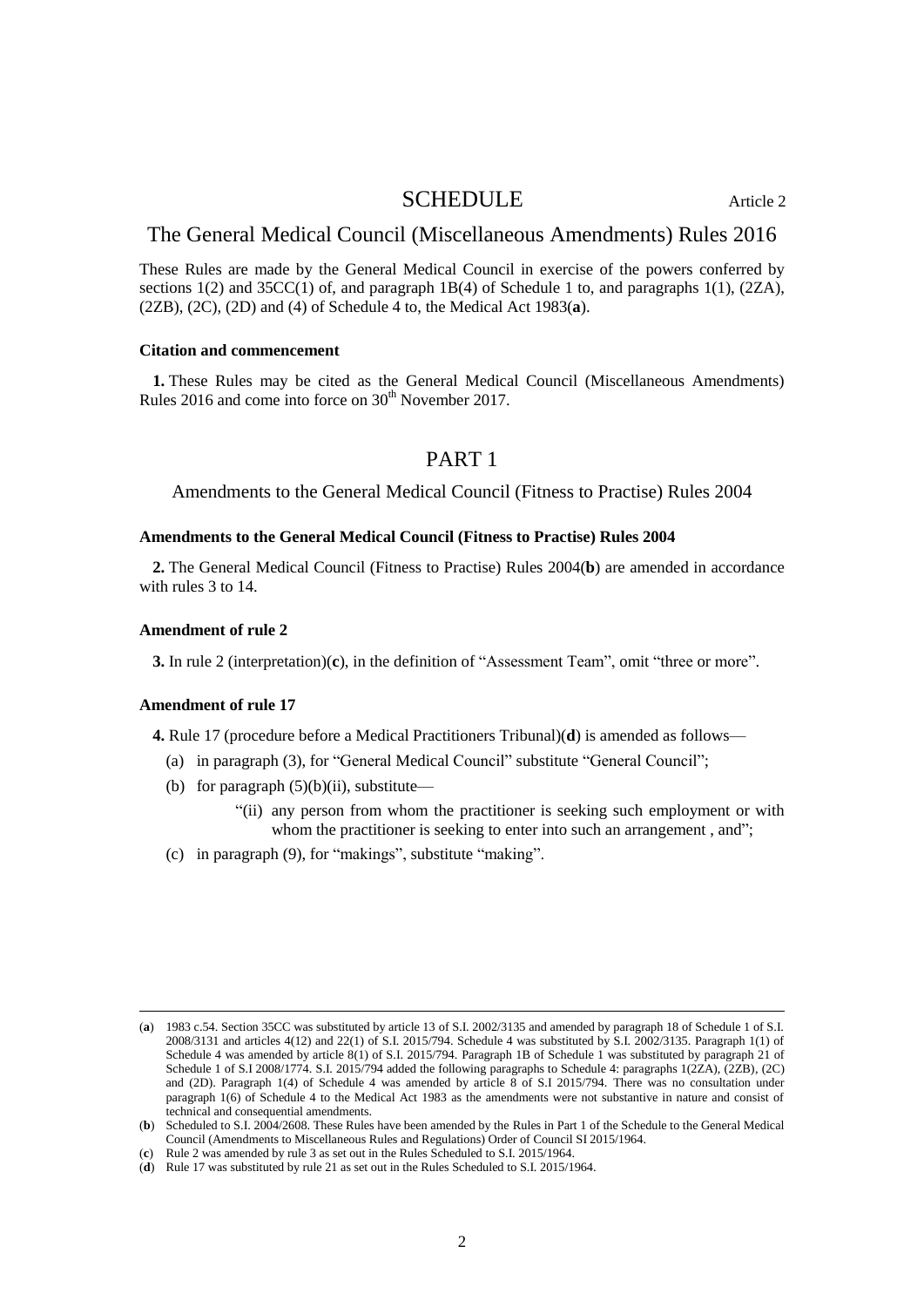## **Amendment of rule 17ZA**

**5.** In rule 17ZA(procedure at a non-compliance hearing)(**a**), before "the order" omit "(1)".

## **Amendment of rule 18**

**6.** In paragraph 2 of rule 18 (application of Part 5), for "37A(3)" substitute "37A(5)".

## **Amendment of rule 20**

**7.** In rule 20 (notice)(**b**)—

- (a) in paragraph  $(1)$ , for "20" substitute "28";
- (b) omit paragraph (2).

## **Amendment of rule 22**

**8.** In rule 22 (procedure at review hearing)(**c**)—

- (a) for paragraph  $(4)(b)(ii)$ , substitute—
	- "(ii) any person from whom the practitioner is seeking such employment or with whom the practitioner is seeking to enter into such an arrangement, and";
- (b) in paragraph (5)(b), for "a direction" substitute "an order".

## **Amendment of rule 22A**

**9.** In rule 22A (procedure at a non-compliance review hearing)(**d**)—

- (a) before "the order" omit " $(1)$ ";
- (b) for paragraph  $(1)(g)$ , substitute—
	- "(g) the Medical Practitioners Tribunal may receive further evidence and hear further submissions from the parties as to its decision whether to make a direction under section 35D(5), (6), (8), (10) or (12) of the Act;";
- (c) in paragraph (1)(i), for "a direction", substitute "an order".

#### **Amendment of rule 26**

**10.** In rule 26 (notice)(**e**), before "Prior to" omit "(1)".

## **Amendment of rule 27**

 $\overline{a}$ 

**11.** In paragraph (4) of rule 27 (procedure at an interim orders hearing)(**f**)—

- (a) for sub-paragraph  $(b)(ii)$ , substitute—
	- "(ii) where the practitioner is not present, require the representative for the GMC to confirm the practitioner's name and GMC Reference Number;";
- (b) in paragraph (c), for "Interim Orders Panel" substitute "Interim Orders Tribunal".

<sup>(</sup>**a**) Rule 17ZA was inserted by rule 21 as set out in the Rules Scheduled to S.I. 2015/1964.

<sup>(</sup>**b**) Rule 20 was substituted by rule 25 as set out in the Rules Scheduled to S.I. 2015/1964.

<sup>(</sup>**c**) Rule 22 was substituted by rule 29 as set out in the Rules Scheduled to S.I. 2015/1964. (**d**) Rule 22A was inserted by rule 29 as set out in the Rules Scheduled to S.I. 2015/1964.

<sup>(</sup>**e**) Rule 26 was substituted by rule 33 as set out in the Rules Scheduled to S.I. 2015/1964.

<sup>(</sup>**f**) Rule 27 was substituted by rule 34 as set out in the Rules Scheduled to S.I. 2015/1964.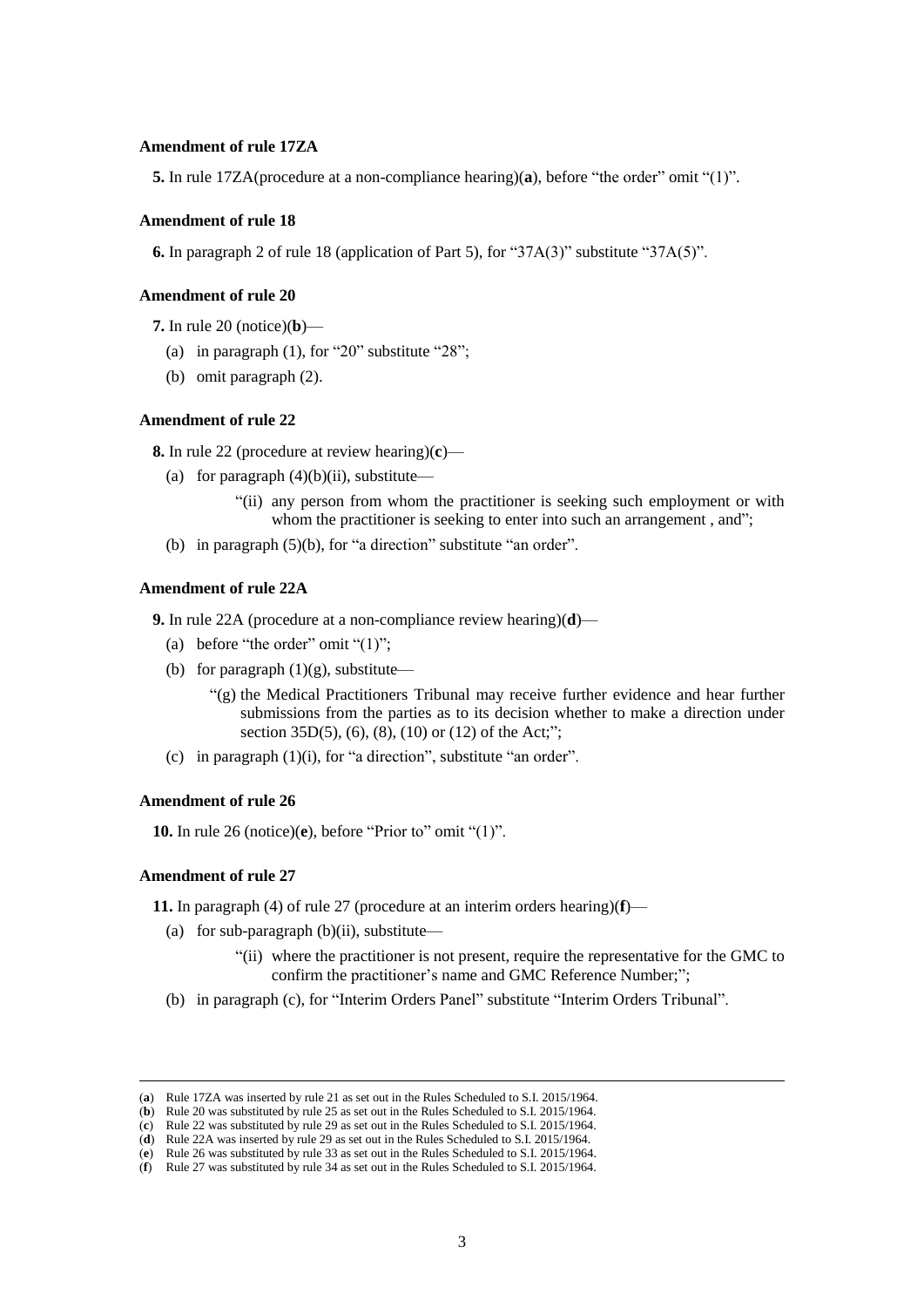#### **Amendment of rule 28**

**12.** In rule 28 (withdrawal of a matter)(**a**), for paragraphs (1) to (4) substitute—

"(1) Where, after an allegation has been referred to the Committee and before the opening of the hearing before the Committee—

- (a) a practitioner who has requested an oral hearing withdraws that request; or
- (b) it appears to the Registrar for some other reason that the hearing should not be held,

the Registrar may refer the matter to a medical or lay Case Examiner for a decision as to whether or not the matter (or part of it) should be withdrawn.

(2) Where, after a matter has been referred to a Medical Practitioners Tribunal or Interim Orders Tribunal and before the opening of the hearing before the Tribunal, it appears to the Registrar that a matter (or part of it) should not be considered by a Medical Practitioners Tribunal or that an Interim Orders Tribunal should not consider making an order, the Registrar may refer the matter to a medical or lay Case Examiner for a decision as to whether the matter (or part of it) should be withdrawn.

(3) Where paragraph (1) or (2) applies, a Case Examiner may decide that—

- (a) all or part of the matter referred to in that paragraph should be withdrawn; or
- (b) in the case of a matter that has been referred to a Medical Practitioners Tribunal, other than a non-compliance matter, the matter should be referred for consideration by a medical and lay Case Examiner under rule 10 or 11.

(4) Where a decision is taken under paragraph (3) of this rule, the Registrar shall as soon as is reasonably practicable, serve notice in writing upon the practitioner and the maker of the allegation (if any), and shall give reasons for the decision in the notice.".

#### **Amendment of rule 34**

**13.** In paragraph (10) of rule 34 (evidence)(**b**), for "Panel" substitute "Tribunal".

### **Amendment of Schedule 1**

**14.** In paragraph 1(2) of Schedule 1 (Performance Assessments)(**c**) for "unless other specified" substitute "unless otherwise specified".

# PART 2

Amendments to the General Medical Council (Constitution) Order 2008

## **Amendments to the General Medical Council (Constitution) Order 2008**

**15.** The General Medical Council (Constitution) Order 2008(**d**) is amended as follows—

(a) for article  $5(1)$  (disqualification from appointment as a member), substitute—

"(1) has in the course of proceedings concerning the person's fitness to practise agreed to comply with undertakings, in accordance with rules under paragraphs 1(2A) to (2D) of Schedule 4 to the Act (procedure and evidence before the Investigation Committee, Interim

 $\overline{a}$ 

<sup>(</sup>**a**) Rule 28(2) and (3) were substituted by rule 35(4) and rule 28(4) was amended by rule 35(5) as set out in the Rules Scheduled to S.I. 2015/1964.

<sup>(</sup>**b**) Rule 34(1), (9) and (11) were amended by Rules Scheduled to S.I. 2013/815; and paragraphs (1), (7), (8), (9), (9B), (11), (12), (13) and (14) of rule 34 were amended by rule 41 as set out in the Rules Scheduled to S.I. 2015/1964.

<sup>(</sup>**c**) Schedule 1(2) was amended by rule 50 as set out in the Rules Scheduled to S.I. 2015/1964.

<sup>(</sup>**d**) S.I. 2008/2554.